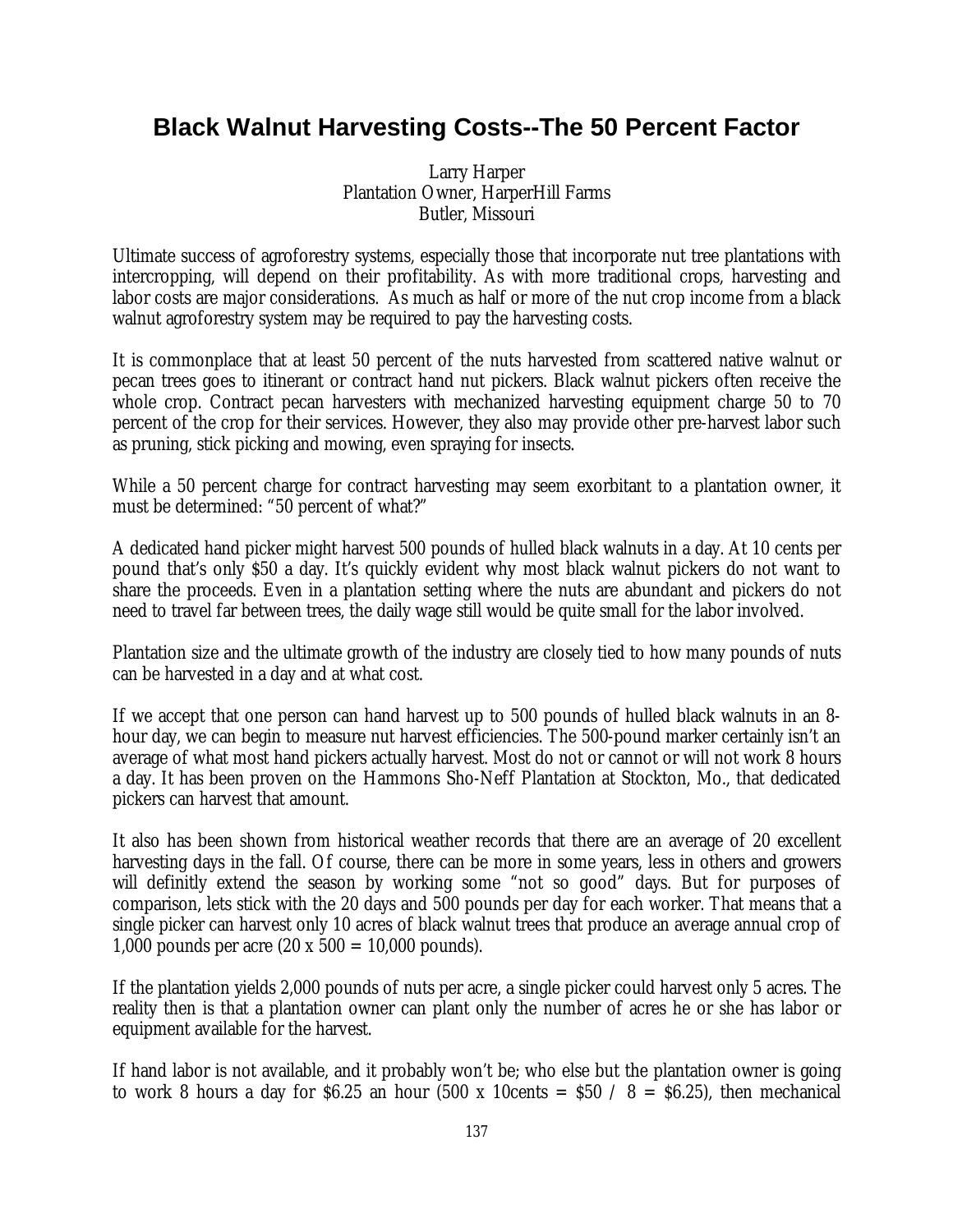harvesting no longer is an option, but a necessity. In fact, hand labor other than family labor for picking nuts for their own use or a limited niche market, probably isn't an option at all. The only time hand labor would be attractive would be in the case of a limited acreage of high-value nuts, processed and direct-marketed to special buyers. The price would have to be set so it covers production, harvesting, processing and marketing costs plus a reasonable profit.

However, for this example, let's assume we are producing for the commercial nut market (Hammons Products Co.).

It is a foregone conclusion among pioneering black walnut plantation owners that some kind of mechanical harvesting is necessary. Several approaches have been tried.

Some of these systems do little more than remove some of the back-breaking stooping and bending work. Spreading tarps around trees to collect falling or shaken nuts may actually increase labor costs. A more mechanized approach of mounting tarps on a tractor frame may also increase costs and not gain any economies.

The modified golf ball retrieving units offered by Bag-A-Nut may be handy for harvesting a small orchard, but the efficiency of these small push-type or lawn tractor-mounted units is questionable. Cost of the 16-inch model is about \$250 while larger units may cost several hundred dollars.

At least two commercial nut harvesting systems lend themselves for adaptation to black walnut. The first is English walnut harvesting equipment, manufactured mostly in California where the English walnut is most prevalent. It appears to perform well enough, but initial cost may be more than the black walnut market can bear. The system now in use at Hammons Products Company at Stockton, Mo. is made by Weiss-McNair. This sweeper-harvester combination costs about \$35,000 new. A tree shaker would add another \$5,000. Total system cost would be about \$40,000 not including tractor and transport equipment necessary. We assume most multi-crop farming operations would already have this equipment. The purpose here is to compare only the costs of equipment specific to the nut harvesting operation.

The second harvesting system under consideration is a modified pecan harvesting machine manufactured by NH Savage of Medill, Oklahoma. In preliminary trials using the company's smallest model, it was determined that the harvester will pick up walnuts (with hulls on), but needs several modifications. A larger screening chain with at least 3.5-inch openings is necessary to allow the largest black walnuts to pass through while still screening out the largest sticks and other trash. The augering system, both the horizontal transport and the elevating augers, should be increased in diameter to handle the large walnuts with hulls on. It might be possible to replace this augering system with a conveyor belt that would be useful for both walnuts and pecans.

The trash screen on the elevator auger also must be opened up to 3/4 inches to allow more trash, especially crushed hull, to be expelled. However, some of the crushed hull would be eliminated by the larger augers or conveyor.

It also is suggested that the pickup header on the machine needs to be free-floating with a gauge wheel to accommodate uneven ground.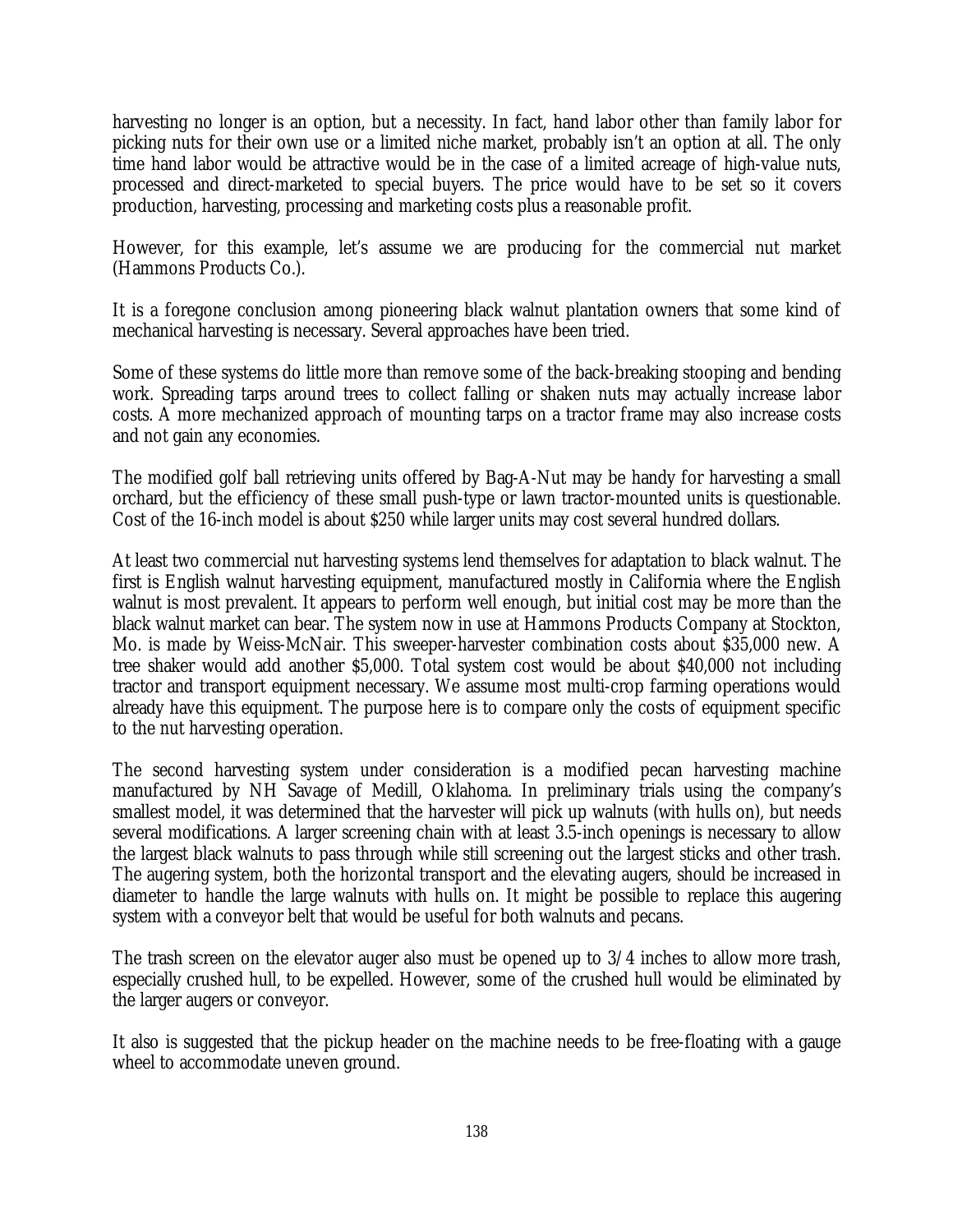With these adaptations, it is felt that the NH Savage equipment would perform well enough. Savage recently introduced a new model pecan harvester with 6-foot header that incorporates some of these design changes. However, it has not been tested on black walnut.

It is roughly estimated that an NH Savage harvester of equivalent size to the Weiss-McNair unit could harvest up to 30,000 pounds of black walnuts with hulls in an 8-hour day. That would yield about 12,000 pounds of hulled nuts per day (40 percent of total weight).

Now we have to get back to the question: "50 percent of what?"

The capability of the harvester mentioned above would allow an operator to cover 8 to 10 acres per day when the per-acre yield is between 1,000 and 1,500 pounds of hulled nuts. From experience in pecan plantations, it is estimated that 10 to 12 acres a day is about all that can be covered no matter what the yield may be. Therefore, our harvesting capability may set the minimum yield goals we strive for.

Harvesting capability also will largely determine the number of acres needed to reach the economic potential for ownership of the equipment. The harvesting capacity used above would allow an operator to harvest 40 acres yielding 1,000 to 1,500 pounds of black walnuts per acre in 3 to 5 days. Long-term weather records indicate that most areas of Missouri have an average of 20 days of open harvesting weather each fall. We could extrapolate that we might be able to use the harvesting equipment for at least 20 days most years on at least 160 acres. That number of acres, whether owned or under custom harvest, would spread the cost of the equipment over the most economic time period.

Cost of machinery ownership based on 160 acres, or better yet, 160,000 pounds of hulled nuts, would be figured by the following formula: Original cost of machine minus salvage value (10 years) divided by 10 plus interest [original price plus salvage value divided by 2 to get an average annual interest value] times 10 percent plus maintenance [2 percent of original investment].

The annual cost of a harvesting machine selling for \$15,000 would be \$2,300. A more useful cost figure is cost per pound. If an operator could harvest 160,000 pounds annually, the per-pound cost would be almost 1.5 cents.

Of course, there are other machines and expenses in this harvesting system. A tree shaker at a cost of approximately \$5,000 would be necessary. How the nuts are marketed, whether in the hull and transported to a buying station, or hulled on the farm for retail or wholesale marketing will determine the need for buying a huller and washer. These two items could add \$1,500 each, perhaps more. As trees become more mature, it likely will become necessary to use a trash or stick rake to remove debris before harvest. This could add another \$3,000. Total cost for new equipment with the NH Savage unit could reach \$26,000 or 2.5 cents per pound or more cost.

Labor to operate the machinery also must be added. It most likely would require a three-man team, especially if the hulling is done on the farm simultaneously as the harvesting. Taking the nuts to a commercial huller might reduce farm labor but would increase per-pound cost by 3 cents (normal huller operator compensation).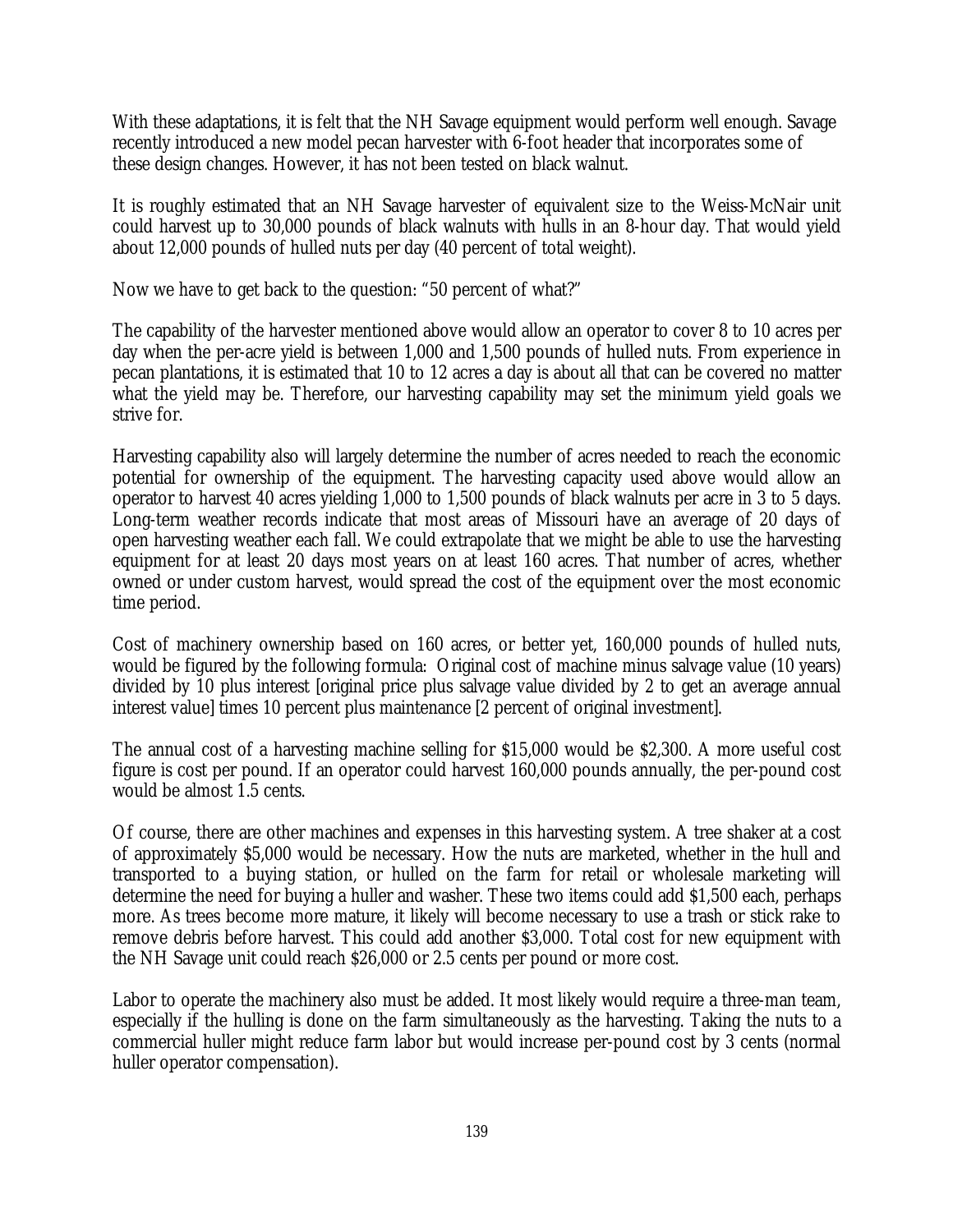Three men at \$6 per hour times 8 hours equals \$18 times 8 equals \$144 times 20 days equals \$2,880 divided by 160,000 pounds equals 1.8 cents a pound.

Other machinery costs such as farm tractors (most likely two) plus wagons or truck for transportation must also be added. That most likely would increase harvesting costs another cent or two.

Harvesting costs could easily mount to 5 or 6 cents per pound or more under the best of conditions, depending on total pounds picked. That's half or more of the current commercial price of 8 to 10 cents a pound for hulled nuts at a commercial huller. Add 3 cents to that if nuts are hulled on the farm.

The best of conditions dictate that a harvester must be operating in a plantation environment where nuts are conveniently accessible and plentiful. A crop of at least 1,000 pounds per acre seems to be a necessity just to make mechanical harvesting feasible.

These figures are predicated on a minimum yield of 160,000 pounds harvested in 20 days. Any change in that figure, i.e. less than 160,000 pounds, increases rather dramatically the cost of harvesting equipment on a per-pound basis. Extending the acreage or the season is not a real option since days of optimum harvesting conditions are limited.

Although a reduced yield likely would result in reduced labor costs (fewer days), the annual machine ownership costs would be the same.

It would appear that under current nut pricing conditions, even with ownership of harvesting equipment, the cost of harvesting is likely to be at least half the crop.

The solution to this dilemma does not lie in higher yields, at least not a big part of the solution. The machine's capacity is limited to the number of nuts that can be picked up in 20 harvesting days. A heavy crop might increase that capacity somewhat.

The real solution lies in pricing the crop at a reasonably profitable level.

## **BLACK WALNUT AGROFORESTRY -- MISSOURI BASIC SYSTEM (ALTERNATIVES)**

This system information sheet can be used to collect alternative agroforestry system cost, income and timing information needed to calculate profitability and make comparisons with the basic system.

Alternative System Design:

Row and tree widths  $-$  (40 by 20 feet  $=$  54 trees/acre) Site Index -- (65) Rotation  $=$  number of years to final harvest  $-$  (60) Tree species -- (Eastern Black Walnut) Planting method -- (post hole digger) Rootstock -- (selected cultivar bareroot seedlings)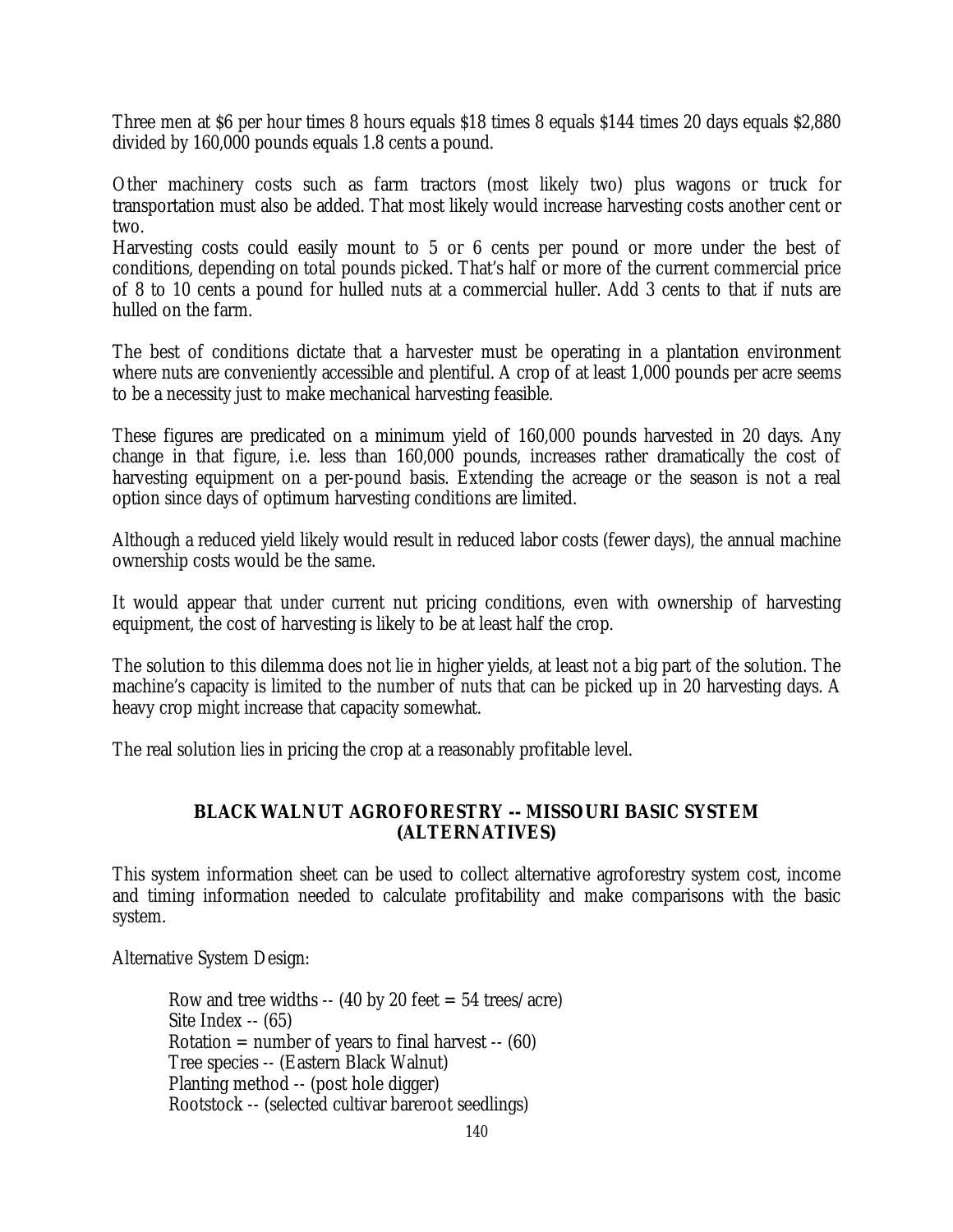Field grafted  $-$  (custom grafted  $=$  \$3/tree) Alley crop -- (orchard grass/red clover) Salable crops -- (nuts, timber, hay)

## Crop Yields:

Nuts: (Year  $11-15 = 500$  pounds/ac.)  $(Year 16-20 = 750$  pounds/ac.)  $(Year 21-30 = 1,000 pounds/ac.)$  $(Year 31-40 = 1,500 pounds/ac.)$  $(Year 41-60 = 2,000 pounds/ac.)$ Price: (25 cents/pound)

#### Timber:

(Commercial Thinning at Year 26. Remove 27 trees at 12 in. DBH with 9 ft.  $log =$ 16 board ft.) Price: (50 cents/board ft.)

#### Final Harvest:

(27 trees  $\oslash$  25 inches DBH with 9-ft log = 180 board feet) Price: (\$1/board foot)

Hay: Annual net income (\$60/acre/year)

 $(Livestock = annual net income)$ (Annual crops = annual net income) (Long-term crops--ornamentals, ginseng, etc. use cost and income by Years.) (Services--lease hunting, etc, use annual net income) (Government programs and cost share = annual net income)

### Costs of individual practices:

```
Site preparation: ($10/ac.)
Rootstock: \frac{\S1}{\text{seedling}} = \frac{\S4}{\text{ac.}}Planting: \frac{S1}{seeding} = \frac{S54}{ac}.
Grafting: ($3/tree) (70% success rate annually)
           (Year 3 = 54 trees x $3 = $162/ac.
           (Year 4 = 16 trees x $3 = $48/ac.)
           (Year 5 = 4 trees x $3 = $12/ac.)
Herbicide: Application cost ($5/ac.)
           Chemical cost (Year 1 thru 6 = 3-ft. strip on each side of row = $8/ac.)
           (Year 7 thru 8 = 4-ft. strip each side of row = $9/ac.)
           (Year 9 thru 60 = 6-ft. strip each side of row = $11/ac.)
Fertilizer: (60-30-30 annually beginning Year 2 = \frac{27}{ac}.)
            (Application cost: $5/ac.)
Overseeding: (Red clover overseeded every 4 Years at 8 pds/ac. x $2 = $16/ac.)
            (Application cost: $4/ac.)
Pruning: (Year 7 = \frac{$14}{ac})
```